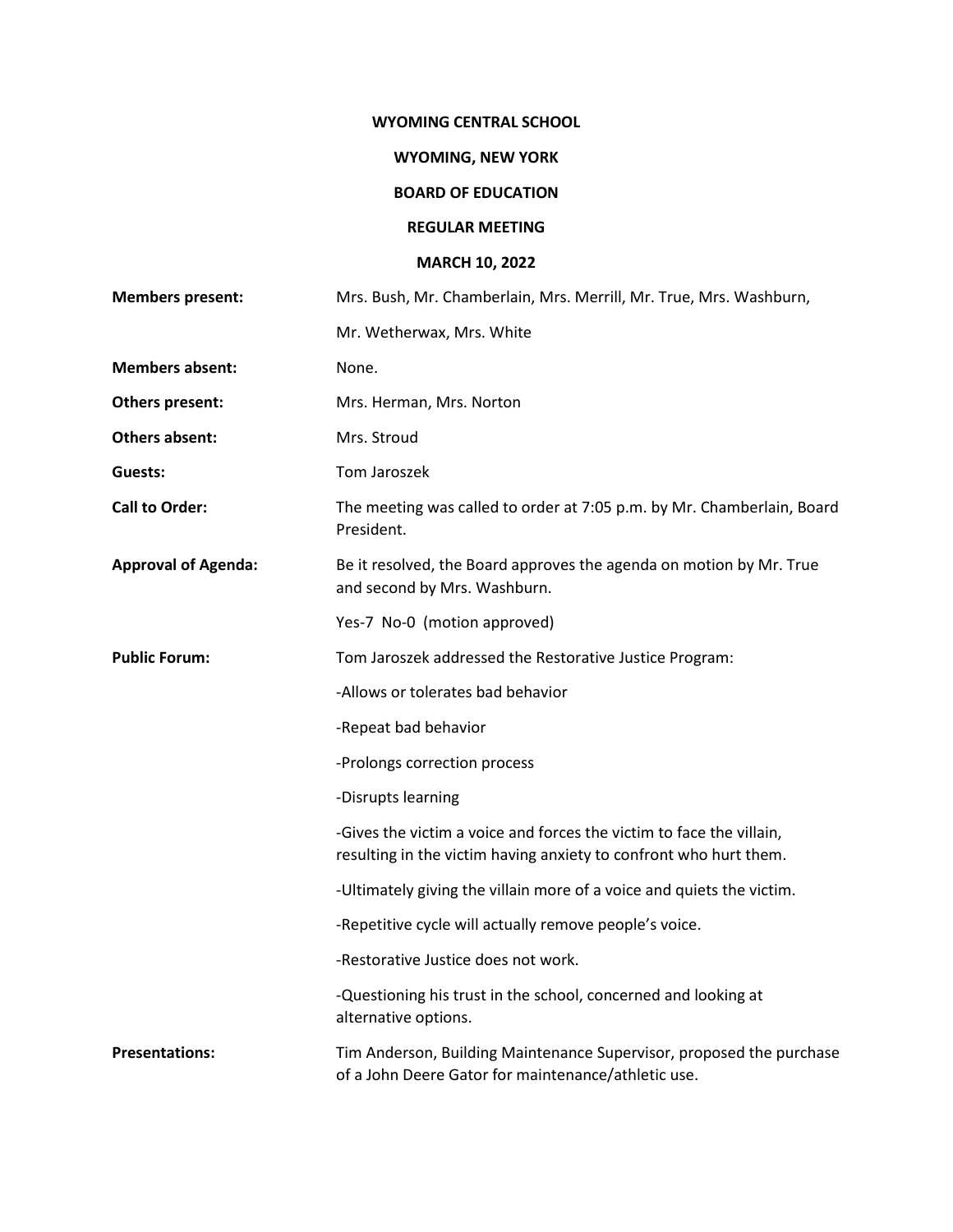|                                 | Updates in the school include:                                                                                                                                                                                     |
|---------------------------------|--------------------------------------------------------------------------------------------------------------------------------------------------------------------------------------------------------------------|
|                                 | -repainting the hallways and eventually changing the tile, from green to<br>maroon, to match the school colors                                                                                                     |
|                                 | -Annual fire inspection completed with minor violations                                                                                                                                                            |
|                                 | -Asbestos Inspection completed                                                                                                                                                                                     |
|                                 | -Filters in heating units being replaced                                                                                                                                                                           |
|                                 | -Replace all toilets in the 1970's wing                                                                                                                                                                            |
|                                 | -Dispose of items not being used in the basement                                                                                                                                                                   |
|                                 | -Purchase a new lawn mower within the next couple of years, the<br>current mower is over 10 years old                                                                                                              |
|                                 | -The tractor was repaired and should last for quite a few more years                                                                                                                                               |
| <b>Communications:</b>          | A letter from the Wyoming Support Staff Association requesting a<br>meeting to open contract negotiations.                                                                                                         |
| <b>Action Items:</b>            | Be it resolved, the Board approves the minutes of the 2/10/22 special<br>and regular board meetings, on motion by Mr. True and second by Mrs.<br>Washburn.                                                         |
|                                 | Yes-7 No-0 (motion approved)                                                                                                                                                                                       |
|                                 | Be it resolved, the Board approves the Treasurer Reports and Budget<br>Transfers for February 2022, on motion by Mrs. Merrill and second by<br>Mr. True.                                                           |
|                                 | Yes-7 No-0 (motion approved)                                                                                                                                                                                       |
| <b>President' Report:</b>       | The basement of the school, needs to be cleaned out, possible summer<br>project. Discussed giving the Superintendent and/or Building<br>Maintenance Supervisor permission to dispose of items under \$20<br>value. |
|                                 | The proposed Gator would be beneficial for maintenance use and<br>sporting events.                                                                                                                                 |
| <b>Superintendent's Report:</b> | Page Turners tied for 1 <sup>st</sup> place at Letchworth CSD.                                                                                                                                                     |
|                                 | Cameras were purchased by the PTO, to take pictures of school events.                                                                                                                                              |
|                                 | The NYSCOSS conference in Albany, 3/6-8, focused on electric buses and<br>the phasing out of gas/diesel engines.                                                                                                   |
| <b>Finance:</b>                 | A detailed budget will be presented at the next board meeting.                                                                                                                                                     |
|                                 |                                                                                                                                                                                                                    |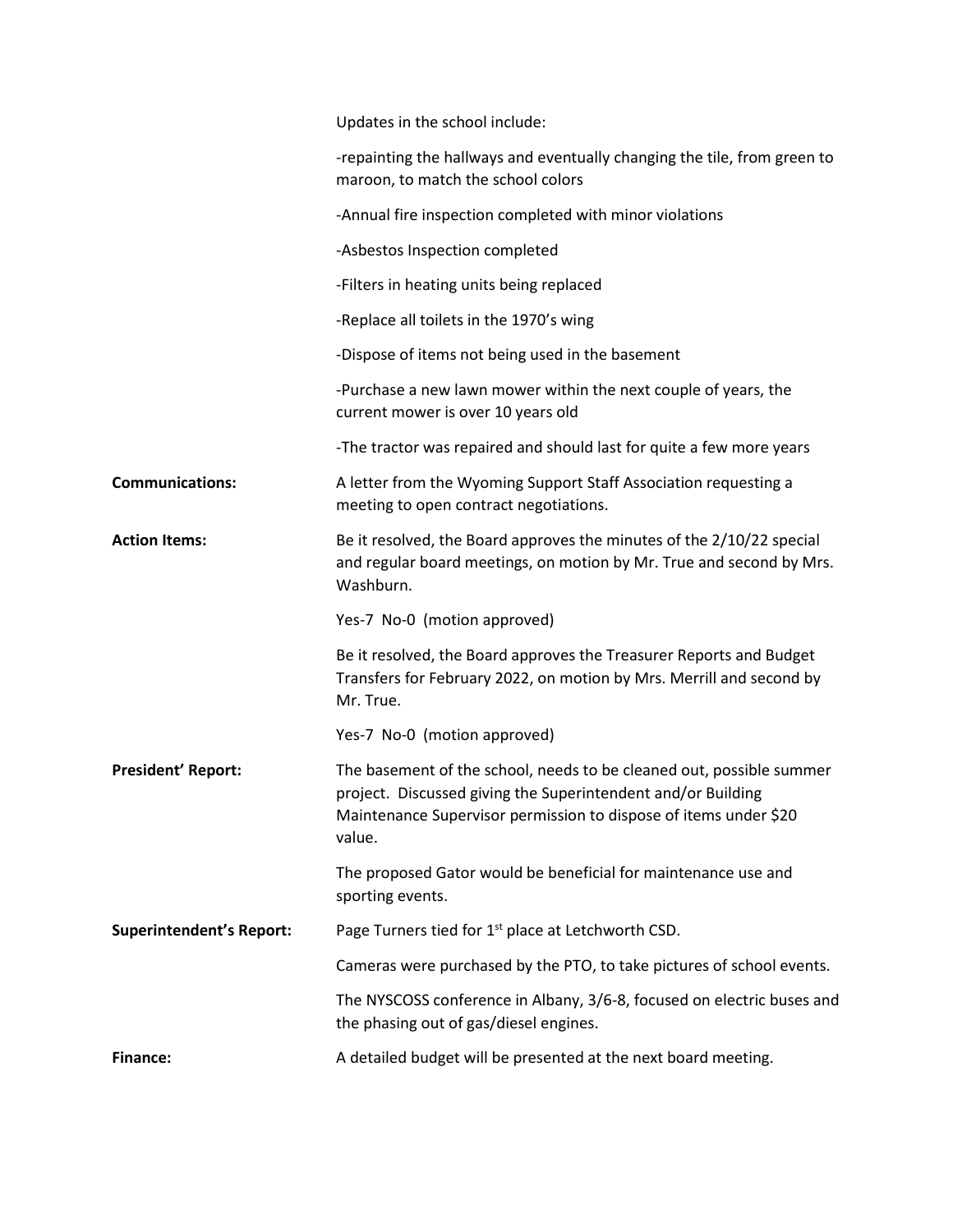|                      | A proposed tax increase of 1.99% will not cover the increases in<br>expenses, but we have enough in reserves to cover the deficit as prices<br>continue to rise. Staying under a 2% increase is in-line with what other<br>districts are projecting. To exceed the tax cap, requires a super majority<br>vote.                                                                |
|----------------------|-------------------------------------------------------------------------------------------------------------------------------------------------------------------------------------------------------------------------------------------------------------------------------------------------------------------------------------------------------------------------------|
| <b>Old Business:</b> | None.                                                                                                                                                                                                                                                                                                                                                                         |
| <b>New Business:</b> | Be it resolved, the Board approves Staff Appreciation Week expenses,<br>not to exceed \$250, on motion by Mrs. Washburn and second by Mrs.<br>Merrill.                                                                                                                                                                                                                        |
|                      | Yes-7 No-0 (motion approved)                                                                                                                                                                                                                                                                                                                                                  |
|                      | Be it resolved, the Board approves to cast its vote on the proposed<br>administrative budget for the Board of Cooperative Educational Services<br>for 2022-23, in the amount of \$3,027,366, and to cast one vote for each<br>of the following for the BOCES BOE: Norbert Fuest, Robert DeBruycker<br>and Christy Crandall, on motion by Mrs. Merrill and second by Mr. True. |
|                      | Yes-7 No-0 (motion approved)                                                                                                                                                                                                                                                                                                                                                  |
|                      | Be it resolved, the Board approves the 4/7/22 regular meeting and<br>4/19/22 special meeting on motion by Mr. True and second by Mrs.<br>Washburn.                                                                                                                                                                                                                            |
|                      | Yes-7 No-0 (motion approved)                                                                                                                                                                                                                                                                                                                                                  |
|                      | Be it resolved, the Board approves the following resolution, on motion<br>by Mrs. Merrill and second by Mr. True:                                                                                                                                                                                                                                                             |
|                      | <b>GENERAL RESOLUTION</b>                                                                                                                                                                                                                                                                                                                                                     |
|                      | FOR THE PURPOSE OF                                                                                                                                                                                                                                                                                                                                                            |
|                      | PARTICIPATING IN A COOPERATIVE BID COORDINATED BY                                                                                                                                                                                                                                                                                                                             |
|                      | THE BOARD OF COOPERATIVE EDUCATIONAL SERVICES OF                                                                                                                                                                                                                                                                                                                              |
|                      | ONTARIO, SENECA, WAYNE AND YATES COUNTIES                                                                                                                                                                                                                                                                                                                                     |
|                      | <b>FOR</b>                                                                                                                                                                                                                                                                                                                                                                    |

# Cooperative Natural Gas Bid WFL 2023-19

WHEREAS, The Board of Education, Wyoming Central School District of New York State desires to participate in a Cooperative Bidding Program conducted by The Board of Cooperative Educational Services of Ontario, Seneca, Wayne and Yates Counties from year to year or, until this Resolution is rescinded, for the purchase of supply of natural gas. And.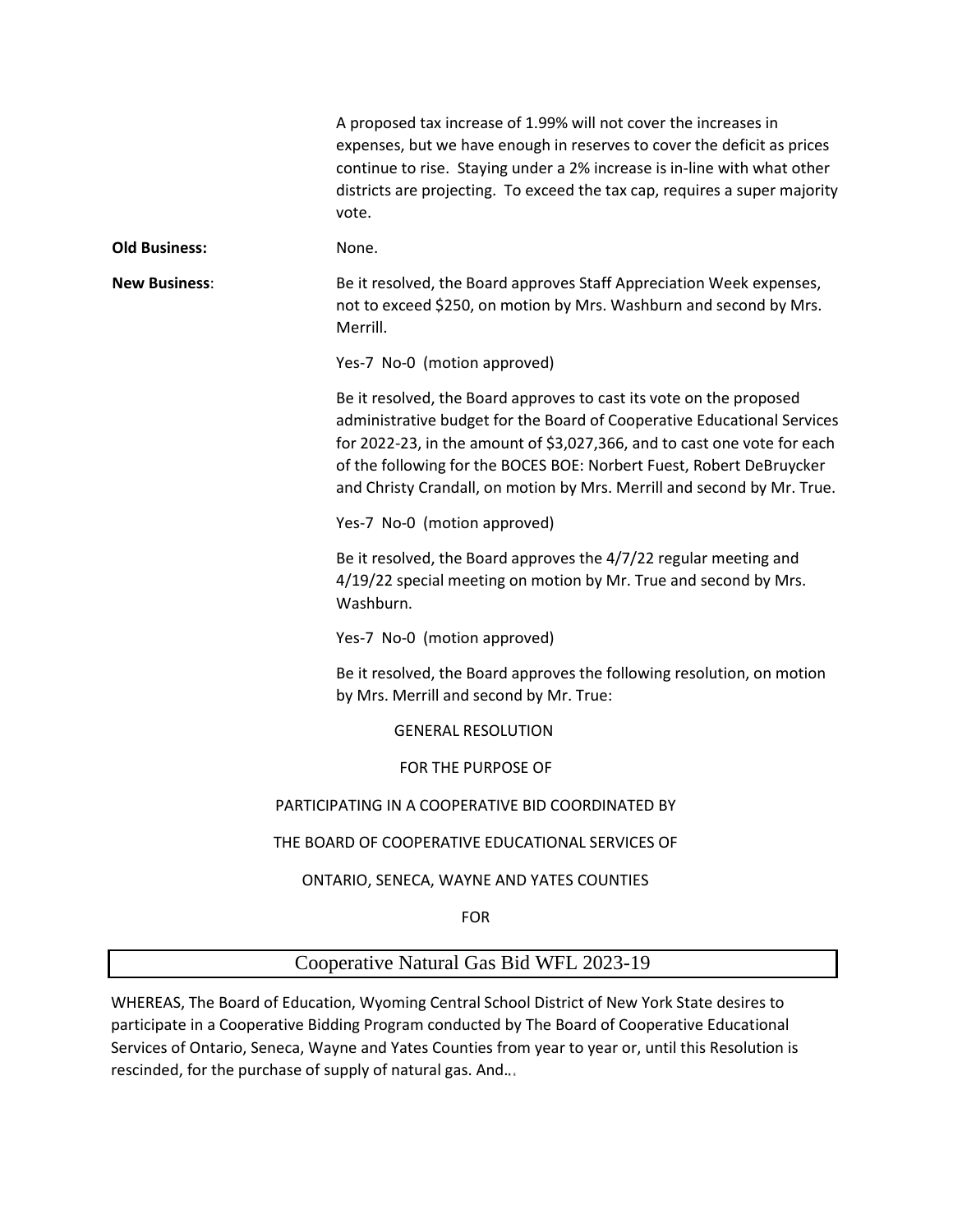WHEREAS, The Board of Education, Wyoming Central School District of New York State is desirous of participating with The Board of Cooperative Educational Services of Ontario, Seneca, Wayne and Yates Counties in the joint bid of the commodities and/or services mentioned below as authorized by General Municipal Law, Section 119-0... And...

WHEREAS, The Board of Education, Wyoming Central School District of New York State has appointed The Board of Cooperative Educational Services of Ontario, Seneca, Wayne and Yates Counties as representative to assume the responsibility for drafting of specifications, advertising for bids, accepting and opening bids, tabulating bids, reporting the results to the Board of Education, Wyoming Central School District of New York State and making recommendations thereon...

#### THEREFORE

BE IT RESOLVED, That The Board of Education, Wyoming Central School District of New York State and The Board of Cooperative Educational Services of Ontario, Seneca, Wayne and Yates Counties hereby accepts the appointment of The Board of Cooperative Educational Services of Ontario, Seneca, Wayne and Yates Counties to represent it in all matters related above... And...

BE IT FURTHER RESOLVED, That The Board of Education Wyoming Central School District of New York State authorizes the above-mentioned Board of Cooperative Educational Services of Ontario, Seneca, Wayne and Yates Counties to represent it in all matters regarding the entering into contract for the purchase of the below-mentioned commodities services... And.

BE IT FURTHER RESOLVED. That The Board of Education Wyoming Central School District of New York State agrees to assume its equitable share of the costs incurred as a result of the cooperative bidding... And..

NOW, THEREFORE, BE IT RESOLVED, That The Superintendent on behalf of the Board of Education, Wyoming Central School District of New York State hereby is authorized to participate m cooperative bidding conducted by The Board of Cooperative Educational Services of Ontario, Seneca, Wayne and Yates Counties for supply of natural gas and if requested to furnish The Board of Cooperative Educational Services of Ontario, Seneca, Wayne and Yates Counties an estimated minimum number of units that will be purchased by The Board of Cooperative Educational Services of Ontario, Seneca, Wayne and Yates Counties. The Board of Cooperative Educational Services of Ontario, Seneca, Wayne and Yates Counties is hereby authorized to award cooperative bids to the bidder deemed to be the lowest responsive and responsible meeting the bid specifications and otherwise complying with Article 5-A of the General Municipal Law of the State of New York relating to public bids and contracts.

Yes-7 No-0 (motion approved)

Be it resolved, the Board approves the agreement between Wyoming County (Youth Bureau) and Wyoming Central School for related services provided to preschoolers with disabilities, to commence on December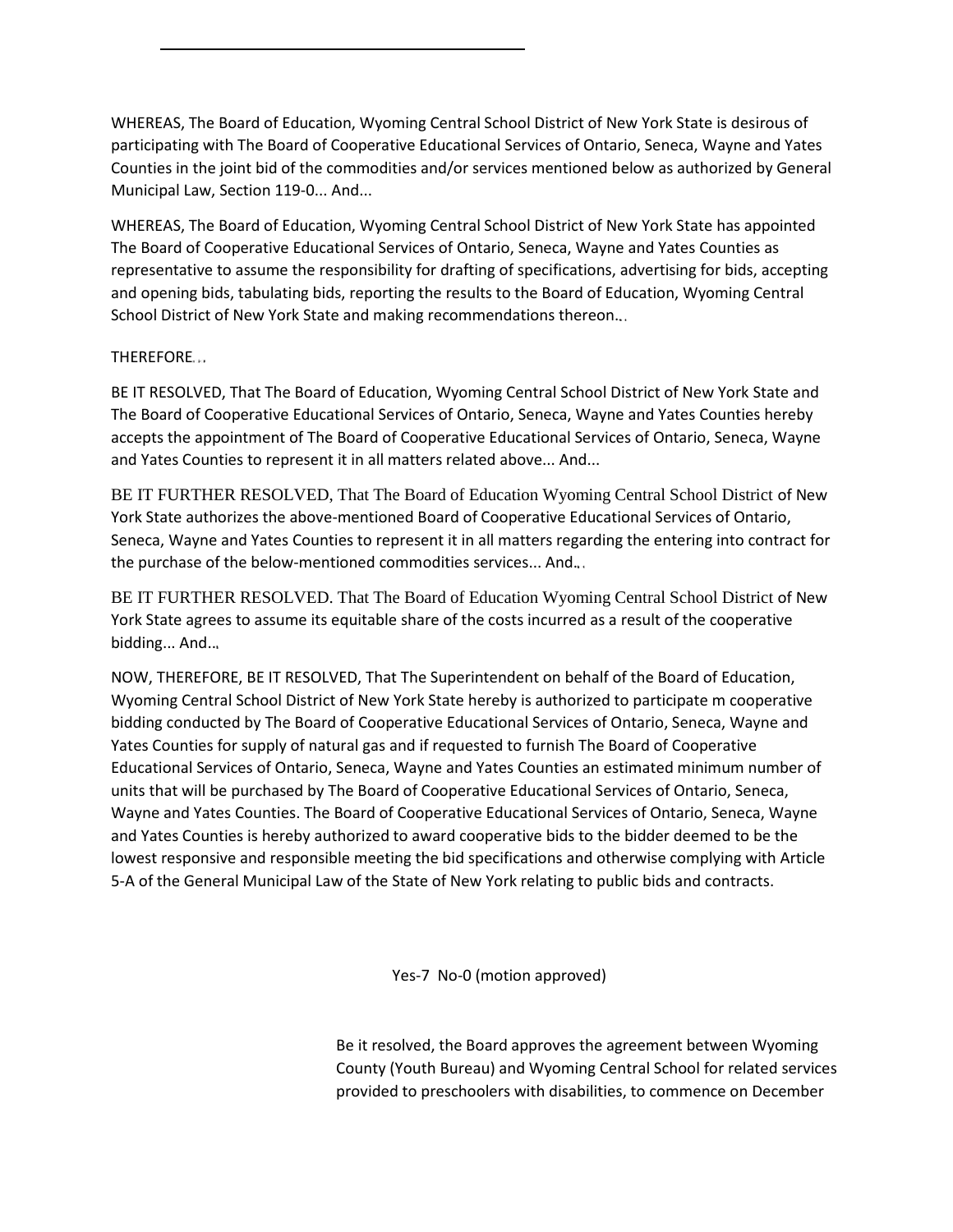|                                  | 01, 2021 and end on June 30, 2024, on motion by Mrs. Merrill and<br>second by Mr. True.                                                                                  |
|----------------------------------|--------------------------------------------------------------------------------------------------------------------------------------------------------------------------|
|                                  | Yes-7 No-0 (motion approved)                                                                                                                                             |
|                                  | Be it resolved, the Board approves the \$100,000 Capital Outlay<br>Exception Project for the 2022-2023 fiscal year, on motion by Mr. True<br>and second by Mrs. Bush.    |
|                                  | Yes-7 No-0 (motion approved)                                                                                                                                             |
|                                  |                                                                                                                                                                          |
|                                  | Be it resolved, the Board approves the 2022-2023 Instructional Calendar<br>on motion by Mr. True and second by Mrs. Washburn.                                            |
|                                  | Yes-7 No-0 (motion approved)                                                                                                                                             |
|                                  | Be it resolved, the Board approves to change the part-time cleaner<br>position to a full-time cleaner position on motion by Mrs. Merrill and<br>second by Mrs. Washburn. |
|                                  | Yes-7 No-0 (motion approved)                                                                                                                                             |
|                                  | The summer pre-k program has not been finalized. It is anticipated that<br>five summer cleaners will be hired.                                                           |
| <b>Executive Session:</b>        | Be it resolved, the Board approves to retire into executive session at<br>7:48 p.m. for the purpose of personnel on motion by Mr. True and<br>second by Mrs. Washburn.   |
|                                  | Yes-7 No-0 (motion approved)                                                                                                                                             |
| <b>Out of Executive Session:</b> | The Board reconvened regular session at 8:25 p.m.                                                                                                                        |
| <b>Personnel:</b>                | Be it resolved, the Board approves Benjamin Merrill as a substitute<br>cleaner at the rate of \$13.20 per hour on motion by Mr. True and<br>second by Mrs. Washburn.     |
|                                  | Yes-7 No-0 (motion approved)                                                                                                                                             |
|                                  | Be it resolved, the Board approves Vanessa Brewster's letter of<br>resignation effective 3/31/22 on motion by Mrs. Merrill and second by<br>Mr. True.                    |
|                                  | Yes-7 No-0 (motion approved)                                                                                                                                             |
|                                  | Be it resolved, the Board approves BreAnne Forti's maternity leave<br>effective June 11, 2022 on motion by Mrs. Merrill and second by Mr.<br>True.                       |
|                                  | Yes-7 No-0 (motion approved)                                                                                                                                             |